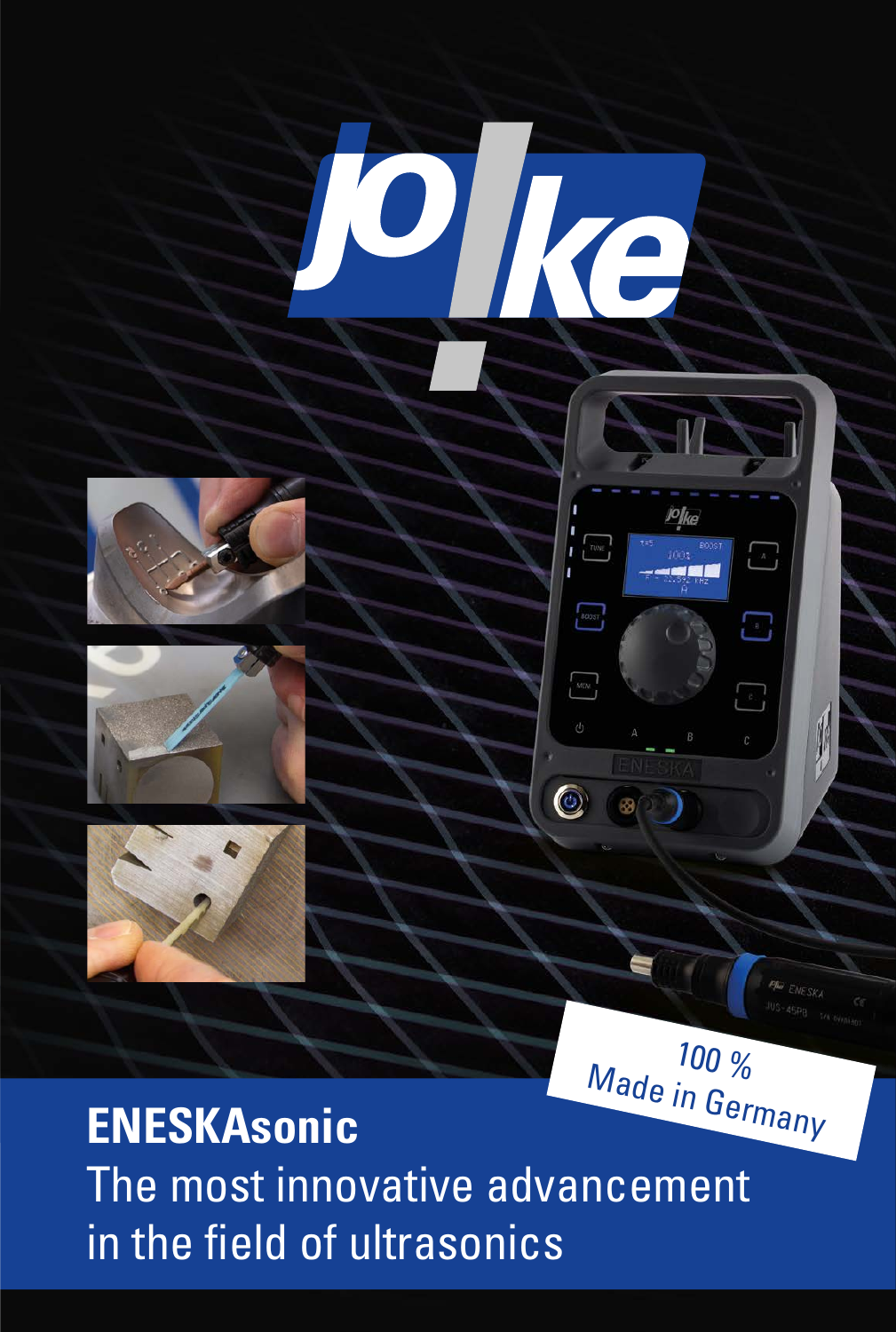

100 % Made in Germany

## **Ultrasonic lapping and polishing system** ENESKAsonic • handpieces

### **The most innovative advancement in the field of ultrasonics ENESKAsonic – high-efficiency, leading-edge, latest generation for finest stock removal**

We wish the newest member of the joke family a very warm welcome. As with the ENESKAmicro, the ENESKAsonic ultrasonic system is characterised by consistent advancements in every respect. An outstanding feature is the sophisticated design combined with convenient high-tech equipment.

#### **Highlights:**

- The TUNE function determines the optimum frequency.
- Boost function for applications requiring greater power
- intuitive touch operation combined with a rotary controller on high-quality glass
- modern LED-assisted multifunctional display
- idle timer detects unused handpieces and protects against wear
- USB charging connection enables for example optional addition of a workplace light without a further power source

The ENESKAsonic is used for polishing and lapping in the frequency range of between 20 and 30 kHz. The TUNE function determines the optimum frequency. The infinitely adjustable power control is suitable for fine, delicate work on narrow webs and edges as well as in boost mode for power-intensive, extra abrasive work with sintered diamond files. The LED-assisted display shows the widest range of operating parameters and settings. The 140 g lightweight handpiece with an M6 fine thread is comfortable to hold and enables fatigue-free work.

It was especially important to our development department that this addition to our family should also be "100 % Made in Germany" and be reverse-compatible with ENESKA 2-1 handpieces. Guaranteeing this demand for particularly high quality is a major concern for us and protects your years of investment.

Combine the ENESKAsonic with an ENESKAmicro and you will receive an unbeatable tandem fully specialised in their respective fields.



## Order No. Price from 1 piece **Control unit ENESKAsonic** Technical Data: Output: max. 80 W Dimensions (w x h x d):  $135 \times 235 \times 200 \text{ mm}$ <br>Weight: 2.7 kg Weight: Supply voltage: 115/230 V, 50/60 Hz, 150 VA **0 012 001** 1590,00 € Order No. Price from 1 piece **Ultrasonic lapping and polishing system set ENESKAsonic** The set contains the following components: 1 x control unit ENESKAsonic (Order No. 0 012 001) 1 x ultrasonic handpiece JUS-45PB-ES (Order No. 0 012 003) 1 x handpiece support, standard, black (Order No. 0 011 110) 1 x screen protector made of tempered glass (Order No. 0 011 098-G) 1 x power cord set for Germany, Switzerland, **0 012 000** 2950,00 € *matching set*

Tel. +49 (0) 22 04 / 8 39-0 • Fax +49 (0) 22 04 / 8 39-62 • sales@joke.de • www.joke.de

England and Europe (Order No. 0 007 435-1) 2 x 4 A fuse for 110 V use (Order No. 1 711 407-1)

1 x tool holder – Ø 3 mm bore (Order No. 0 006 306-E) 1 x tool holder – 1 mm slot width (Order No. 0 006 310-E)

1 x allen key (Order No. 0 006 304) 2 x chuck key (Order No. 0 006 347)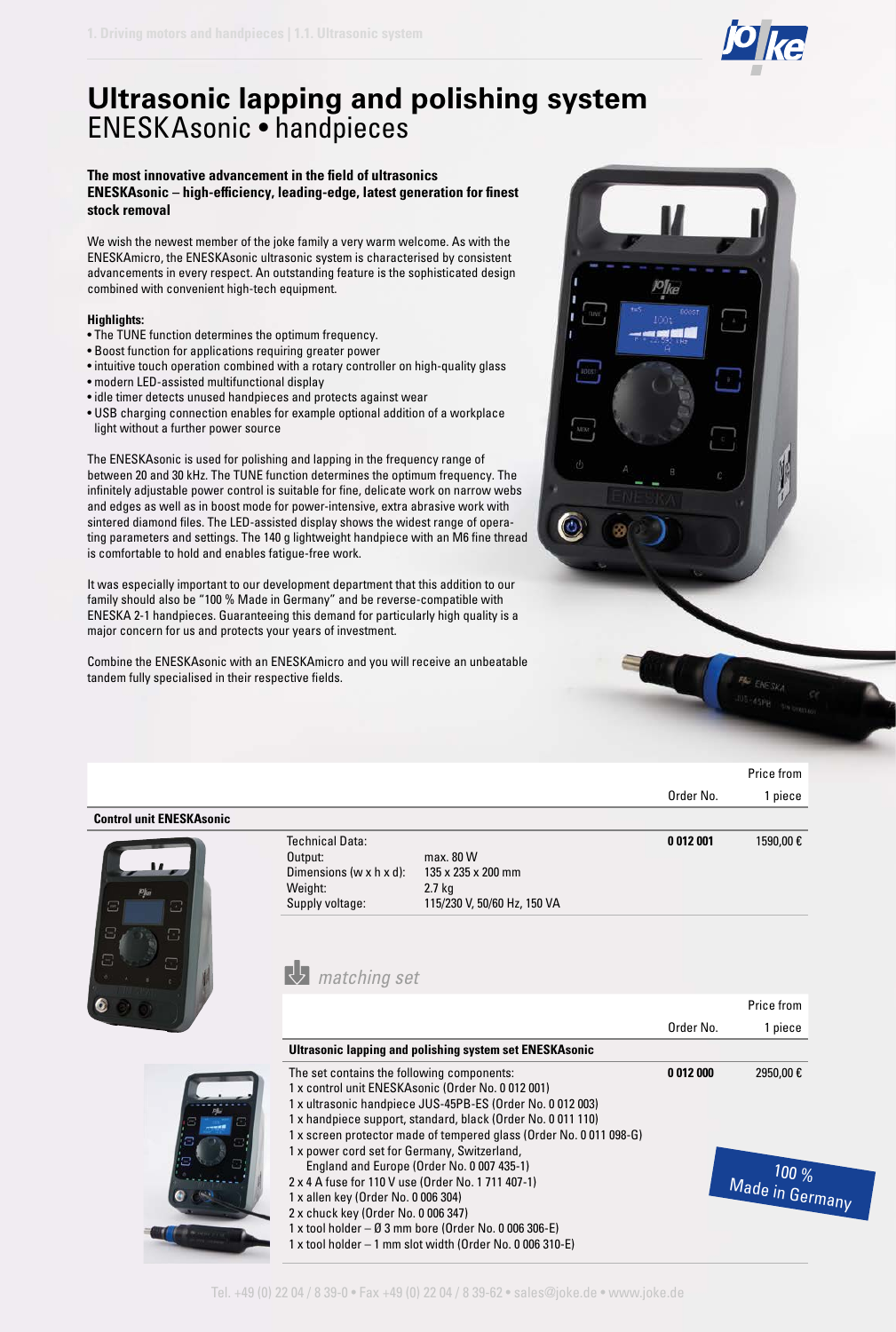

## **Extremely intelligent with maximum performance**  The ENESKAsonic "tuned" by itself!



#### **TUNE function**

The ENESKAsonic is the first device in its class to always set the optimum frequency of the tool at the start of an operation or after pressing the button.

...whether the tool is long or short, light or heavy... the ENESKAsonic "tunes" itself automatically! In this way, we guarantee a markedly longer service life and optimum stock removal for a perfect surface. Even ceramic fibre files no longer need to be shortened!



#### **BOOST function**

Give all you've got is the motto here!

With eroded surfaces, which are generally coarse and hard, the ENESKAsonic with its BOOST function (power up) is able to easily remove this surface. Its power, despite being high, can be very finely dispensed and the surface can be optimally processed.

## **Application examples**



Surfaces can be worked without altering the dimensional accuracy or geometry.



With the right tool, the ENESKAsonic can also work inside bores, ribs or on deep lying surfaces.

Other tools can be found in our catalogue or online at **www.joke.de**